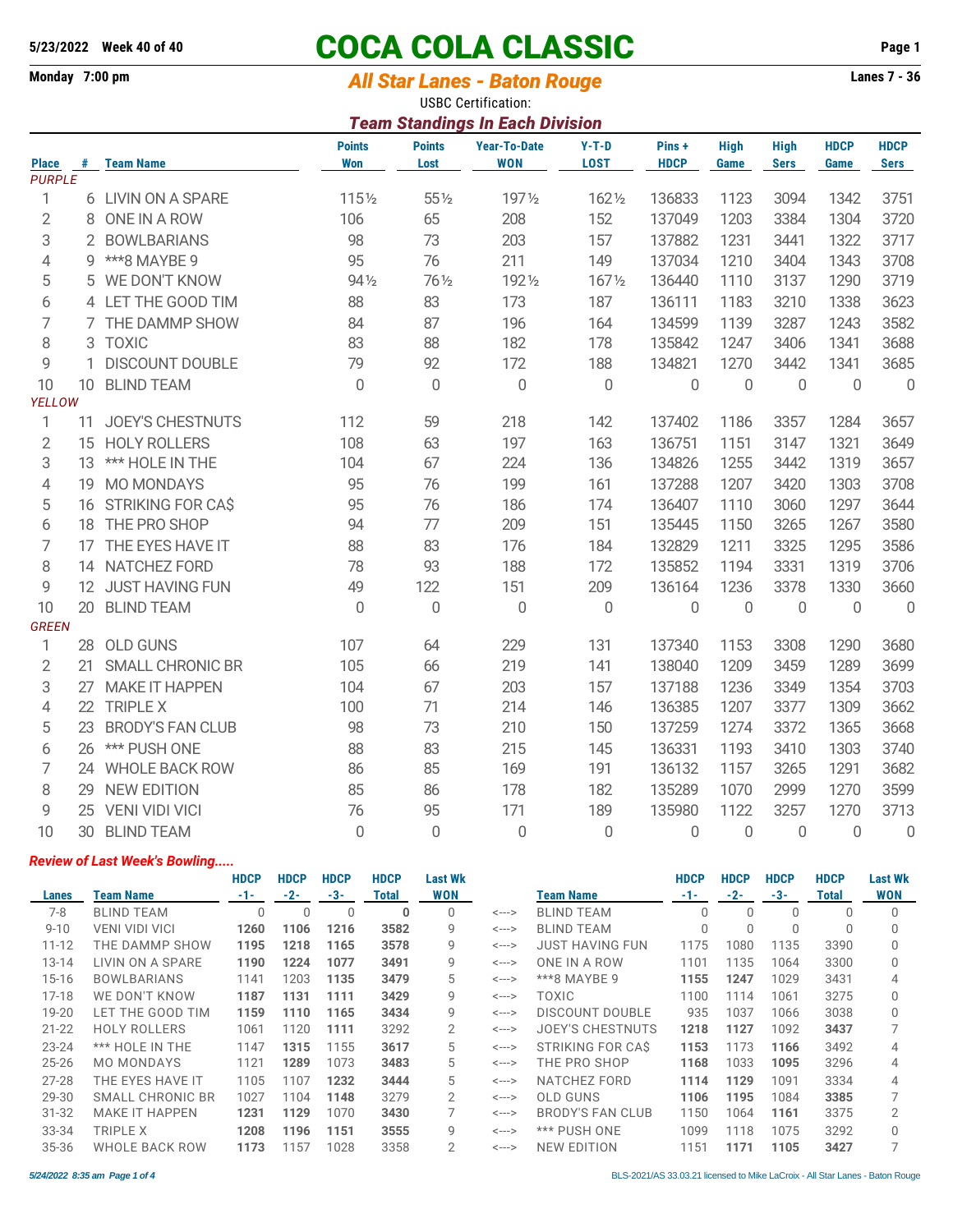**LANES 11 & 12 ARE BOWLING BLIND TEAMS FOR WINS / LOSSES**

#### *Thanks for bowling! We hope you had a good time. See you next season!*

| <b>Individual High Averages</b>                                                                                                                                                          |                          |                                                                                                                                                                                                                                                                                                               |            |                                                                                                         |                                               |                                                                                                                                                                 |                          |                                                                                                       |  |  |  |
|------------------------------------------------------------------------------------------------------------------------------------------------------------------------------------------|--------------------------|---------------------------------------------------------------------------------------------------------------------------------------------------------------------------------------------------------------------------------------------------------------------------------------------------------------|------------|---------------------------------------------------------------------------------------------------------|-----------------------------------------------|-----------------------------------------------------------------------------------------------------------------------------------------------------------------|--------------------------|-------------------------------------------------------------------------------------------------------|--|--|--|
| Men<br>Women                                                                                                                                                                             |                          | 239.75 SUMNER TAYLOR<br>214.78 SARAH BROUSSARD                                                                                                                                                                                                                                                                |            | 232.62 TYLER LEWIS<br>214.13 FELICIA BAKER                                                              |                                               | 231.83 BRIAN YOCHES<br>213.50 DEIDRA JOHNSON                                                                                                                    |                          | 231.76 JUAN COSTON JR<br>208.63 LAKEYA SMITH ANTH                                                     |  |  |  |
|                                                                                                                                                                                          |                          |                                                                                                                                                                                                                                                                                                               |            | <b>Last Week's Top Scores</b>                                                                           |                                               |                                                                                                                                                                 |                          |                                                                                                       |  |  |  |
|                                                                                                                                                                                          |                          | <b>Scratch Game</b>                                                                                                                                                                                                                                                                                           |            | <b>Scratch Series</b>                                                                                   |                                               | <b>Handicap Game</b>                                                                                                                                            |                          | <b>Handicap Series</b>                                                                                |  |  |  |
| Men                                                                                                                                                                                      | 279<br>279<br>279<br>279 | 287 DEREK MICHAEL<br><b>RICKEY ALFRED</b><br><b>VANCE BALDWIN</b><br><b>JUAN COSTON SR</b><br><b>BROCK LEBLANC</b>                                                                                                                                                                                            | 741<br>730 | 758 SUMNER TAYLOR<br>751 VANCE BALDWIN<br><b>DONNIE RILEY</b><br>735 MIKE HUGUET<br><b>GREGORY SNEE</b> | 305<br>299<br>296                             | 318 DEREK MICHAEL<br><b>BROCK LEBLANC</b><br>MYLES WHISENHUNT<br>297 PATRICK WILSON<br><b>JUAN COSTON SR</b>                                                    | 798<br>788<br>784        | 801 DONNIE RILEY<br><b>CLAUDE BOOKER</b><br>LARRY MAH<br>785 DEREK MICHAEL<br><b>TREVOR FARMER</b>    |  |  |  |
| Women                                                                                                                                                                                    | 248                      | 278 HALEY YOUNG<br>OLIVIA LEBLANC<br>245 SARAH BROUSSARD<br>238 LAKEYA SMITH ANTHO<br>236 ANDREA FULSON                                                                                                                                                                                                       | 711<br>671 | 776 HALEY YOUNG<br><b>SARAH BROUSSARD</b><br>LAKEYA SMITH ANTHO<br>643 OTIA MOORE<br>632 DANYN TERRY    | 301<br>278<br>277<br>270<br>260<br>260<br>260 | <b>HALEY YOUNG</b><br>OLIVIA LEBLANC<br><b>ANDREA FULSON</b><br><b>ALLY JENKINS</b><br><b>TIFFANY BLACKWELL</b><br><b>CHRISTINE DUNAWAY</b><br>CASSANDRA LACOUR | 845<br>753<br>728<br>721 | <b>HALEY YOUNG</b><br>SARAH BROUSSARD<br>LAKEYA SMITH ANTHO<br>ANDREA FULSON<br>715 CHRISTINE DUNAWAY |  |  |  |
|                                                                                                                                                                                          |                          |                                                                                                                                                                                                                                                                                                               |            | <b>Season High Scores</b>                                                                               |                                               |                                                                                                                                                                 |                          |                                                                                                       |  |  |  |
| Bowlers must have completed a minimum of 90 games to be eligible for any league award.<br><b>Scratch Game</b><br><b>Scratch Series</b><br><b>Handicap Series</b><br><b>Handicap Game</b> |                          |                                                                                                                                                                                                                                                                                                               |            |                                                                                                         |                                               |                                                                                                                                                                 |                          |                                                                                                       |  |  |  |
| <b>Men</b>                                                                                                                                                                               | 300<br>300               | 300 VANCE BALDWIN<br>300 JOSHUA WASHINGTON<br>300 PAUL BROWN<br>300 IAN WIDDICK<br>300 JOEY ESTESS<br>300 JEREMIAH SIMON<br>300 RANDY SUMMERS<br>300 GREGORY SNEE<br>SUMNER TAYLOR<br>300 SCOTT VEDROS<br>300 DERON BROWN<br>300 FRANK EVANS<br>300 COLEMAN EATON<br>300 BRAXTER SMOTHERS<br>PHILLIP WILLIAMS |            | 828 VANCE BALDWIN<br>826 RANDY SUMMERS<br>822 JOEY ESTESS<br>814 SUMNER TAYLOR<br>804 JUAN COSTON JR    | 348<br>332<br>328<br>325<br>325               | AMIR MOHAMED<br><b>COLEMAN EATON</b><br><b>FRED ANSON</b><br>JOSHUA WASHINGTON<br><b>TREVOR FARMER</b>                                                          | 904<br>849               | AMIR MOHAMED<br>872 NOELL LEE<br>862 KENON SMITH<br>JOSHUA WASHINGTON<br>846 VANCE BALDWIN            |  |  |  |
| <b>Women</b>                                                                                                                                                                             | 300<br>299               | 300 FELICIA BAKER<br>DEIDRA JOHNSON<br>ANDREA FULSON<br>280 HALEY YOUNG<br>278 SARAH BROUSSARD                                                                                                                                                                                                                | 729<br>729 | 776 HALEY YOUNG<br>753 FELICIA BAKER<br>742 DEIDRA JOHNSON<br>LAKEYA SMITH ANTHO<br>OLIVIA LEBLANC      | 319<br>314                                    | 343 ANDREA FULSON<br>324 FELICIA BAKER<br>CAROLINE TRAHAN<br>DEIDRA JOHNSON<br>306 OLIVIA LEBLANC                                                               | 843<br>794               | 845 HALEY YOUNG<br>OLIVIA LEBLANC<br>810 DEIDRA JOHNSON<br>804 FELICIA BAKER<br>ANDREA FULSON         |  |  |  |
|                                                                                                                                                                                          |                          |                                                                                                                                                                                                                                                                                                               |            | <b>Team Rosters</b>                                                                                     |                                               |                                                                                                                                                                 |                          |                                                                                                       |  |  |  |
|                                                                                                                                                                                          |                          |                                                                                                                                                                                                                                                                                                               |            | <b>Book</b>                                                                                             |                                               |                                                                                                                                                                 |                          | <b>Book</b>                                                                                           |  |  |  |

|                            |                 |    |                 |     | ---- |     |                        |                 |    |                 |     | ----- |
|----------------------------|-----------------|----|-----------------|-----|------|-----|------------------------|-----------------|----|-----------------|-----|-------|
| <b>Name</b><br>ID#         | <b>Avg HDCP</b> |    | <b>Pins Gms</b> |     | Avg  | ID# | <b>Name</b>            | <b>Avg HDCP</b> |    | <b>Pins Gms</b> |     | Avg   |
| <b>1 - DISCOUNT DOUBLE</b> |                 |    |                 |     |      |     | <b>2 - BOWLBARIANS</b> |                 |    |                 |     |       |
| 3 LAKEYA SMITH ANTHONY     | 208             | 19 | 25036           | 120 | 203  |     | 6 STEVE SNIDER         | 206             |    | 16078           | 78  | 199   |
| 2 KENON SMITH              | 192             | 34 | 7929            | 93  | 190  |     | ETHAN CROCHET          | 211             |    | 19001           | 90  | 208   |
| 4 RICKEY ALFRED            | 216             | 12 | 20758           | 96  | 209  |     | 8 DANIEL DAVID         | 206             |    | 20437           | 99  | 205   |
| ROBERT BLACKWELL           | 221             | 8  | 25269           | 114 | 224  |     | 176 PETER BOWLIN       | 204             | 23 | 9193            | 45  | 204   |
| 5 LARRY SAINE              | 215             | 13 | 25811           | 120 | 217  |     | 9 VANCE BALDWIN        | 222             |    | 22658           | 102 | 215   |
|                            |                 |    |                 |     |      | 10. | MIKE HUGUET            | 220             | q  | 19832           | 90  | 218   |
|                            |                 |    |                 |     |      |     | 46 CHAD BROUSSARD      | 210             | 18 | 19543           | 93  | 209   |
|                            |                 |    |                 |     |      |     |                        |                 |    |                 |     |       |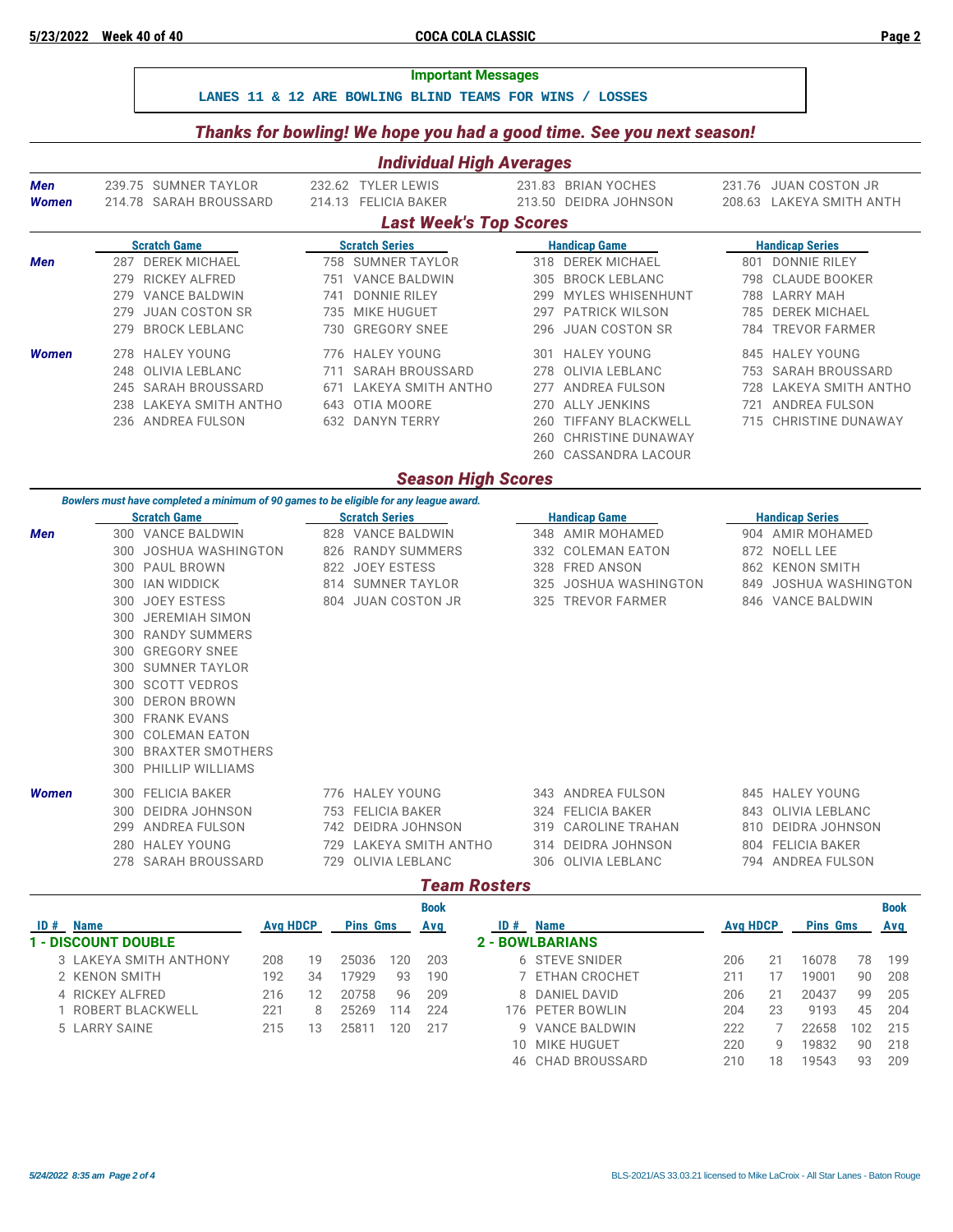| 5/23/2022 Week 40 of 40                        |                 |                |                 |            |             | <b>COCA COLA CLASSIC</b>           |                 |                |                 |            | Page 3      |
|------------------------------------------------|-----------------|----------------|-----------------|------------|-------------|------------------------------------|-----------------|----------------|-----------------|------------|-------------|
|                                                |                 |                |                 |            | <b>Book</b> |                                    |                 |                |                 |            | <b>Book</b> |
| ID # Name                                      | <b>Avg HDCP</b> |                | <b>Pins Gms</b> |            | Avg         | ID # Name                          | <b>Avg HDCP</b> |                | <b>Pins Gms</b> |            | Avg         |
| 3 - TOXIC                                      |                 |                |                 |            |             | 4 - LET THE GOOD TIM               |                 |                |                 |            |             |
| 11 FELICIA BAKER                               | 214             | 14             | 23768           | 111        | 213         | 16 VIC SAGES                       | 207             | 20             | 23082           | 111        | 199         |
| 12 TIFFANY BLACKWELL                           | 187             | 38             | 22338           | 120        | 197         | 17 JESSIE BELLAZIN                 | 188             | 37             | 22438           | 119        | 180         |
| 13 MIKE CARTER                                 | 208             | 19             | 24360           | 117        | 205         | 18 CALEB WASHINGTON                | 196             | 30             | 18248           | 93         | 185         |
| 14 BARRY DOYLE                                 | 212             | 16             | 22935           | 108        | 207         | 19 MOI NGUYEN                      | 199             | 27             | 23370           | 117        | 209         |
| 15 TYRONE WESLEY                               | 220             | 9              | 26424           | 120        | 222         | 20 JOSHUA WASHINGTON               | 210             | 18             | 24603           | 117        | 202         |
|                                                |                 |                |                 |            |             | 47 LARRY MAH                       | 199             | 27             | 5980            | 30         | 202         |
| <b>5 - WE DON'T KNOW</b>                       |                 |                |                 |            |             | <b>6 - LIVIN ON A SPARE</b>        |                 |                |                 |            |             |
| 21 RODNEY STEWART                              | 197             | 29             | 22502           | 114        | 193         | 26 TREVOR FARMER                   | 170             | 54             | 19418           | 114        | 160         |
| 157 ARIEL LONGCOP                              | 188             | 37             | 7155            | 38         | 178         | 27 BROCK FARMER                    | 177             | 47             | 19675           | 111        | 137         |
| 22 TROY HUFF                                   | 166             | 57             | 13839           | 83         | 161         | 28 GARY FARMER                     | 175             | 49             | 20538           | 117        | 179         |
| 23 KENDALE ROGERS                              | 190             | 36             | 16572           | 87         | 181         | 29 RUSTY ANDERS                    | 188             | 37             | 22082           | 117        | 187         |
| 24 DAVID SHAFFER                               | 204             | 23             | 23891           | 117        | 203         | 30 BRAD WARE                       | 212             | 16             | 22928           | 108        | 207         |
| 25 FLOYD PATTERSON                             | 195             | 31             | 23465           | 120        | 205         | 177 JASON GIAMANCO                 | 202             | 25             | 4257            | 21         | 206         |
|                                                |                 |                |                 |            |             | 194 MADELYN WILKS                  | bk157           | 65             | 456             | 3          | 157         |
| <b>7 - THE DAMMP SHOW</b>                      |                 |                |                 |            |             | <b>8 - ONE IN A ROW</b>            |                 |                |                 |            |             |
| 31 DONNIE RILEY                                | 208             | 19             | 18768           | 90         | 205         | 37 SETH HARTLEY                    | 201             | 26             | 22007           | 109        | 190         |
| 32 ALLY JENKINS                                | 179             | 45             | 19555           | 114        | 189         | 36 JEREMY FINNERTY                 | 204             | 23             | 21502           | 105        | 194         |
| 183 JERRY CONARD                               | 208             | 19             | 16866           | 81         | 211         | 38 ALEC TULL                       | 209             | 18             | 23902           | 114        | 205         |
| 34 MIKE BAHAM                                  | 222             | 7              | 23987           | 108        | 228         | 39 JAKE HARTLEY                    | 211             | 17             | 24751           | 117        | 205         |
| 35 PAUL BROWN                                  | 224             | 5              | 26929           | 120        | 220         | 40 JOSEPH BAKER                    | 216             | 12             | 25317           | 117        | 216         |
| 185 GREG SNEE                                  | 210             | 18             | 3152            | 15         | 206         |                                    |                 |                |                 |            |             |
| 33 MAEVE BROOKS<br>9 - *** 8 MAYBE 9           | 179             | 45             | 7858            | 45         | 189         |                                    |                 |                |                 |            |             |
|                                                |                 |                |                 |            |             | 10 - BLIND TEAM                    |                 |                |                 |            |             |
| 41 DARRIN THOMAS JR<br><b>42 DAYTIN THOMAS</b> | 200<br>182      | 27<br>43       | 16647<br>14055  | 83<br>77   | 194<br>169  |                                    |                 |                |                 |            |             |
| 43 JUAN COSTON SR                              | 211             | 17             | 19688           | 93         | 205         |                                    |                 |                |                 |            |             |
| 44 DARRIN THOMAS SR                            | 215             | 13             | 23241           | 108        | 206         |                                    |                 |                |                 |            |             |
| 45 JUAN COSTON JR                              | 231             | $\mathbf 0$    | 23871           | 103        | 238         |                                    |                 |                |                 |            |             |
| 49 JOSE COSTON                                 | 212             | 16             | 23618           | 111        | 187         |                                    |                 |                |                 |            |             |
| <b>11 - JOEY'S CHESTNUTS</b>                   |                 |                |                 |            |             | <b>12 - JUST HAVING FUN</b>        |                 |                |                 |            |             |
| 51 IAN WIDDICK                                 | 221             | 8              | 24532           | 111        | 219         | 56 JEREMIAH SIMON                  | 215             | 13             | 23971           | 111        | 218         |
| 52 CAROLINE TRAHAN                             | 177             | 47             | 20223           | 114        | 173         | 57 CHRISTINE DUNAWAY               | 192             | 34             | 21965           | 114        | 182         |
| 53 ANDREA FULSON                               | 184             | 41             | 21041           | 114        | 191         | 58 RITCHIE BERTRAND                | 204             | 23             | 22860           | 112        | 204         |
| 54 CHAD CONARD                                 | 230             | 0              | 26935           | 117        | 232         | 59 MARK SAALE                      | 203             | 24             | 22589           | 111        | 210         |
| 55 JOEY ESTESS                                 | 229             | 0              | 26811           | 117        | 236         | <b>60 RANDY SUMMERS</b>            | 225             | $\overline{4}$ | 25518           | 113        | 223         |
|                                                |                 |                |                 |            |             | 188 MIKE COOK                      | bk214           | 14             | 641             | 3          | 214         |
| 13 - *** HOLE IN THE                           |                 |                |                 |            |             | <b>14 - NATCHEZ FORD</b>           |                 |                |                 |            |             |
| 61 GREGORY SNEE                                | 230             | 0              | 27003           | 117        | 233         | 66 JIMMY SMITH                     | 187             | 38             | 21899           | 117        | 190         |
| 62 OLIVIA LEBLANC                              | 196             | 30             | 22452           | 114        | 187         | 67 DANIEL SPEED                    | 183             | 42             | 14850           | 81         | 184         |
| 63 BROCK LEBLANC                               | 202             | 25             | 21827           | 108        | 190         | 68 CHARLES FLOWERS                 | 206             | 21             | 23533           | 114        | 200         |
| 64 KENNY WINSTEAD                              | 216             | 12             | 25297           | 117        | 210         | 69 CURTIS PERRY                    | 208             | 19             | 16890           | 81         | 203         |
| <b>65 SUMNER TAYLOR</b>                        | 239             | $\mathbf{0}$   | 28051           | 117        | 231         | 70 SCOTT VEDROS                    | 227             | 2              | 25928           | 114        | 221         |
|                                                |                 |                |                 |            |             | 163 VIET LE                        | 184             | 41             | 5544            | 30         | 174         |
| <b>15 - HOLY ROLLERS</b>                       |                 |                |                 |            |             | <b>16 - STRIKING FOR CAS</b>       |                 |                |                 |            |             |
| 71 CALVIN BROWN                                | 197             | 29             | 20738           | 105        | 194         | 77 SUE WHITE                       | 152             | 70             | 14151           | 93         | 151         |
| 72 JEREL BROWN                                 | 190             | 36             | 18811           | 99         | 189         | 78 RAY WEBB                        | 182             | 43             | 18644           | 102        | 182         |
| 73 DENNIS KIRBY                                | 186             | 39             | 18475           | 99         | 184         | 180 DARREN BROUSSARD               | 204             | 23             | 18441           | 90         | 196         |
| 74 ERIC JOHNSON                                | 193             | 33             | 18010           | 93         | 191         | 79 CEDRIC GIBSON                   | 200             | 27             | 21602           | 108        | 180         |
| 75 DERON BROWN                                 | 212             | 16             | 24186           | 114        | 207         | 80 DANIEL RICHARD                  | 194             | 32             | 19094           | 98         | 200         |
| 153 MILDRED MULMORE                            | 165             | 58             | 11452           | 69         | 173         | 206 GIL MACKIE<br>208 JOE WHITE    | bk189<br>188    | 36<br>37       | 1163<br>3384    | 6<br>18    | 189<br>184  |
|                                                |                 |                |                 |            |             |                                    |                 |                |                 |            |             |
| <b>17 - THE EYES HAVE IT</b>                   |                 |                |                 |            |             | <b>18 - THE PRO SHOP</b>           |                 |                |                 |            |             |
| 81 DEONTRAE TAYLOR<br>82 DYLAN RINGO           | 210<br>217      | 18             | 17698<br>22168  | 84         | 214<br>209  | 86 MICHAEL YOCHES<br>87 FRED ANSON | 198             | 28             | 22615<br>20585  | 114<br>114 | 205<br>189  |
| 83 CEDRIC TAYLOR                               | 210             | 11<br>18       | 22130           | 102<br>105 | 205         | 88 WHITNEY LEDET                   | 180<br>212      | 45<br>16       | 25496           | 120        | 207         |
| 84 CASSANDRA LACOUR                            | 201             | 26             | 16910           | 84         | 211         | 89 ROB LIVINGSTON                  | 215             | 13             | 23290           | 108        | 217         |
| 85 FREDERIC TAYLOR                             | 225             | $\overline{4}$ | 18966           | 84         | 220         | 90 JOSH ALEWINE                    | 211             | 17             | 20932           | 99         | 212         |
| 50 SAVITRI TAYLOR                              | 178             | 46             | 9112            | 51         | 180         | 174 PHILIP TRAHAN                  | 199             | 27             | 6567            | 33         | 206         |
| 166 LEROY TAYLOR SR                            | 199             | 27             | 16187           | 81         | 188         |                                    |                 |                |                 |            |             |

| Book |     |                             |                 |    |                 |     | <b>Book</b> |
|------|-----|-----------------------------|-----------------|----|-----------------|-----|-------------|
| Avg  | ID# | <b>Name</b>                 | <b>Avg HDCP</b> |    | <b>Pins Gms</b> |     | Avg         |
|      |     | <b>4 - LET THE GOOD TIM</b> |                 |    |                 |     |             |
| 213  |     | 16 VIC SAGES                | 207             | 20 | 23082           | 111 | 199         |
| 197  | 17  | <b>JESSIE BELLAZIN</b>      | 188             | 37 | 22438           | 119 | 180         |
| 205  | 18  | <b>CALEB WASHINGTON</b>     | 196             | 30 | 18248           | 93  | 185         |
| 207  | 19  | <b>MOI NGUYEN</b>           | 199             | 27 | 23370           | 117 | 209         |
| 222  | 20  | <b>JOSHUA WASHINGTON</b>    | 210             | 18 | 24603           | 117 | 202         |
|      | 47  | <b>LARRY MAH</b>            | 199             | 27 | 5980            | 30  | 202         |
|      |     | <b>6 - LIVIN ON A SPARE</b> |                 |    |                 |     |             |
| 193  | 26  | <b>TREVOR FARMER</b>        | 170             | 54 | 19418           | 114 | 160         |
| 178  | 27  | <b>BROCK FARMER</b>         | 177             | 47 | 19675           | 111 | 137         |
| 161  | 28  | <b>GARY FARMER</b>          | 175             | 49 | 20538           | 117 | 179         |
| 181  | 29  | <b>RUSTY ANDERS</b>         | 188             | 37 | 22082           | 117 | 187         |
| 203  | 30  | <b>BRAD WARE</b>            | 212             | 16 | 22928           | 108 | 207         |
| 205  | 177 | <b>JASON GIAMANCO</b>       | 202             | 25 | 4257            | 21  | 206         |
|      | 194 | <b>MADELYN WILKS</b>        | bk157           | 65 | 456             | 3   | 157         |
|      |     | <b>8 - ONE IN A ROW</b>     |                 |    |                 |     |             |
| 205  | 37  | <b>SETH HARTLEY</b>         | 201             | 26 | 22007           | 109 | 190         |
| 189  | 36  | <b>JEREMY FINNERTY</b>      | 204             | 23 | 21502           | 105 | 194         |
| 211  | 38  | <b>ALEC TULL</b>            | 209             | 18 | 23902           | 114 | 205         |
| 228  | 39  | <b>JAKE HARTLEY</b>         | 211             | 17 | 24751           | 117 | 205         |
| 220  | 40  | <b>JOSEPH BAKER</b>         | 216             | 12 | 25317           | 117 | 216         |

#### **LIND TEAM**

## **UST HAVING FUN**<br>56 - JEREMIAH SIMON

|  | 56 JEREMIAH SIMON            | 215   | 13             | 23971 111 |                          | 218 |
|--|------------------------------|-------|----------------|-----------|--------------------------|-----|
|  | 57 CHRISTINE DUNAWAY         | 192   | 34             | 21965     | 114                      | 182 |
|  | 58 RITCHIE BERTRAND          | 204   | 23             | 22860     | 112                      | 204 |
|  | 59 MARK SAALE                | 203   | 24             | 22589     | 111                      | 210 |
|  | 60 RANDY SUMMERS             | 225   | $\overline{4}$ | 25518 113 |                          | 223 |
|  | 188 MIKE COOK                | bk214 | 14             | 641       | $\overline{\phantom{a}}$ | 214 |
|  | <b>14 - NATCHEZ FORD</b>     |       |                |           |                          |     |
|  | 66 JIMMY SMITH               | 187   | 38             | 21899 117 |                          | 190 |
|  | 67 DANIEL SPEED              | 183   | 42             | 14850     | 81                       | 184 |
|  | 68 CHARLES FLOWERS           | 206   | 21             | 23533     | 114                      | 200 |
|  | 69 CURTIS PERRY              | 208   | 19             | 16890 81  |                          | 203 |
|  | 70 SCOTT VEDROS              | 227   | $\overline{2}$ | 25928     | 114                      | 221 |
|  | 163 VIET LE                  | 184   |                | 41 5544   | 30                       | 174 |
|  | <b>16 - STRIKING FOR CAS</b> |       |                |           |                          |     |
|  | 77 SUE WHITE                 | 152   | 70             | 14151     | 93                       | 151 |
|  | 78 RAY WEBB                  | 182   | 43             | 18644     | 102                      | 182 |
|  | 180 DARREN BROUSSARD         | 204   | 23             | 18441     | 90                       | 196 |
|  | 79 CEDRIC GIBSON             | 200   | 27             | 21602     | 108                      | 180 |
|  | 80 DANIEL RICHARD            | 194   | 32             | 19094     | 98                       | 200 |
|  | 206 GIL MACKIE               | bk189 |                | 36 1163 6 |                          | 189 |
|  | 208 JOE WHITE                | 188   | 37             | 3384      | 18                       | 184 |
|  | <b>18 - THE PRO SHOP</b>     |       |                |           |                          |     |
|  | 86 MICHAEL YOCHES            | 198   | 28             | 22615 114 |                          | 205 |
|  | 87 FRED ANSON                | 180   | 45             | 20585     | 114                      | 189 |
|  | 88 WHITNEY LEDET             | 212   | 16             | 25496     | 120                      | 207 |
|  | 89 ROB LIVINGSTON            | 215   | 13             | 23290     | 108                      | 217 |
|  | 90 JOSH ALEWINE              | 211   | 17             | 20932     | 99                       | 212 |
|  | 174 PHILIP TRAHAN            | 199   | 27             | 6567      | 33                       | 206 |